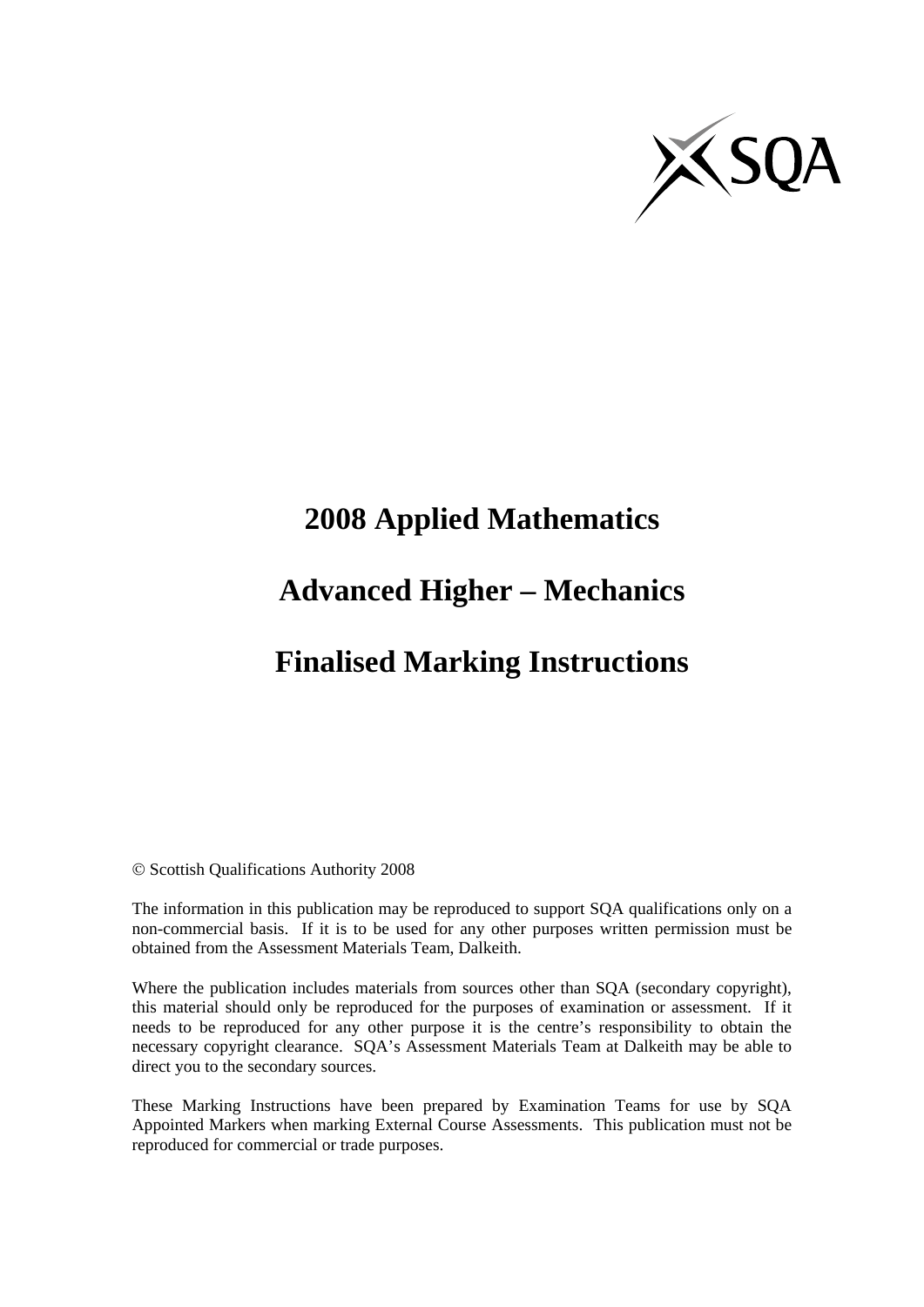### **General Marking Principles**

These principles describe the approach taken when marking Advanced Higher Mathematics papers. For more detailed guidance please refer to the detailed Marking Instructions.

- **1** The main principle is to give credit for the skills demonstrated and the criteria met. Failure to have a correct method may not preclude a candidate gaining credit for their solution.
- **2** The answer to one part of a question, even if incorrect, can be accepted as a basis for subsequent dependent parts of the question.
- **3** The following are not penalised:
	- working subsequent to a correct answer (unless it provides firm evidence that the requirements of the question have not been met)
	- legitimate variation in numerical values/algebraic expressions.
- **4** Full credit will only be given where the solution contains appropriate working. Where the correct answer might be obtained by inspection or mentally, credit may be given.
- **5** Sometimes the method to be used in a particular question is explicitly stated; no credit will be given where a candidate obtains the correct answer by an alternative method.
- **6** Where the method to be used in a particular question is not explicitly stated in the question paper, full credit is available for an alternative valid method. (Some likely alternatives are included but these should not be assumed to be the only acceptable ones.)

In the detailed Marking Instructions which follow, marks are shown alongside the line for which they are awarded. There are two codes used, M and E. M indicates a method mark, so in question B6, M1 means a method mark for separating the variables. E is shorthand for error. For example, 2E1, means that a correct answer is awarded 2 marks but that 1 mark is deducted for each error.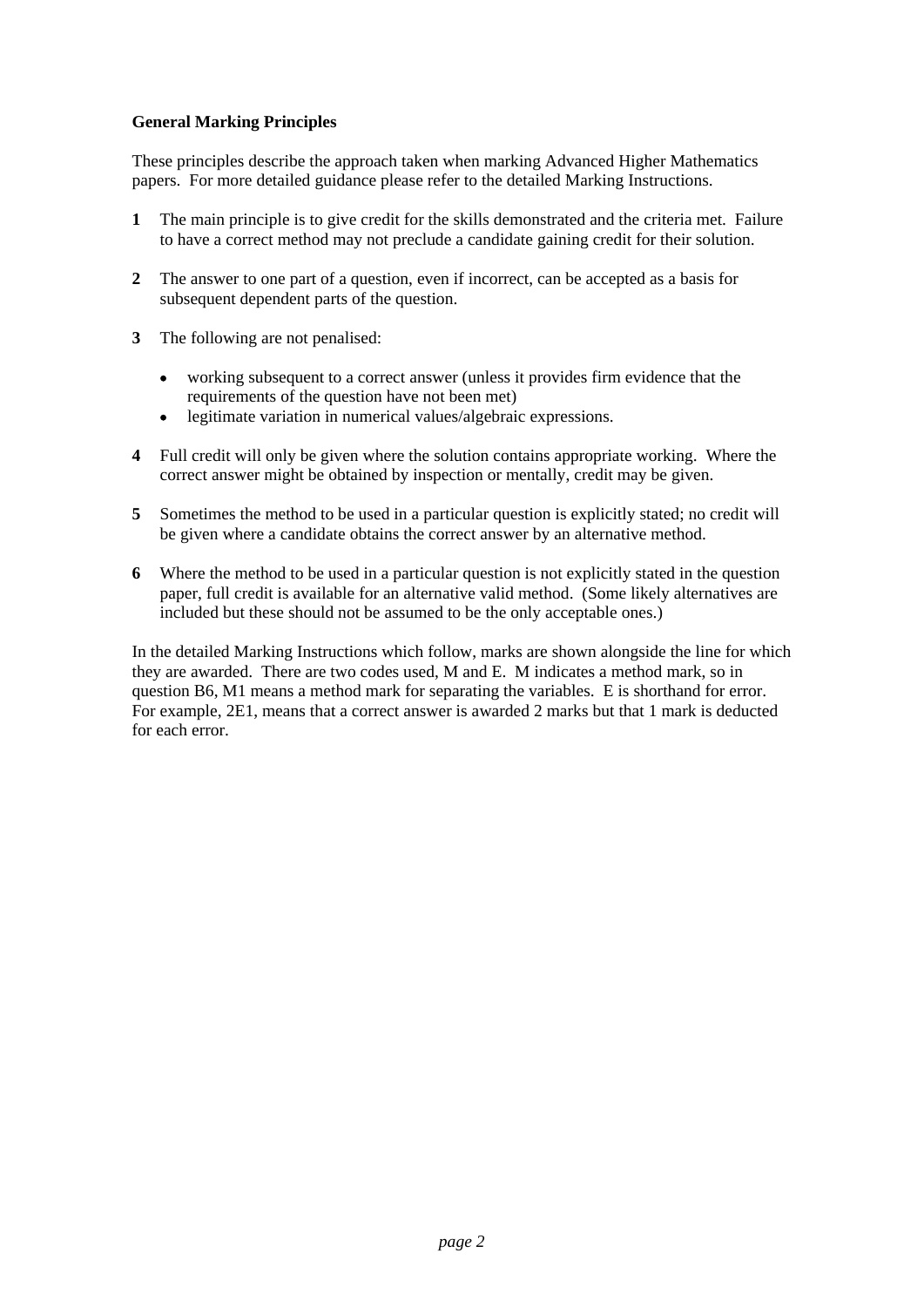### **Advanced Higher Applied Mathematics 2008 Section A − Mechanics**



Hence  $F \approx 13.07 - 5.17 = 7.90 \text{ N}$  1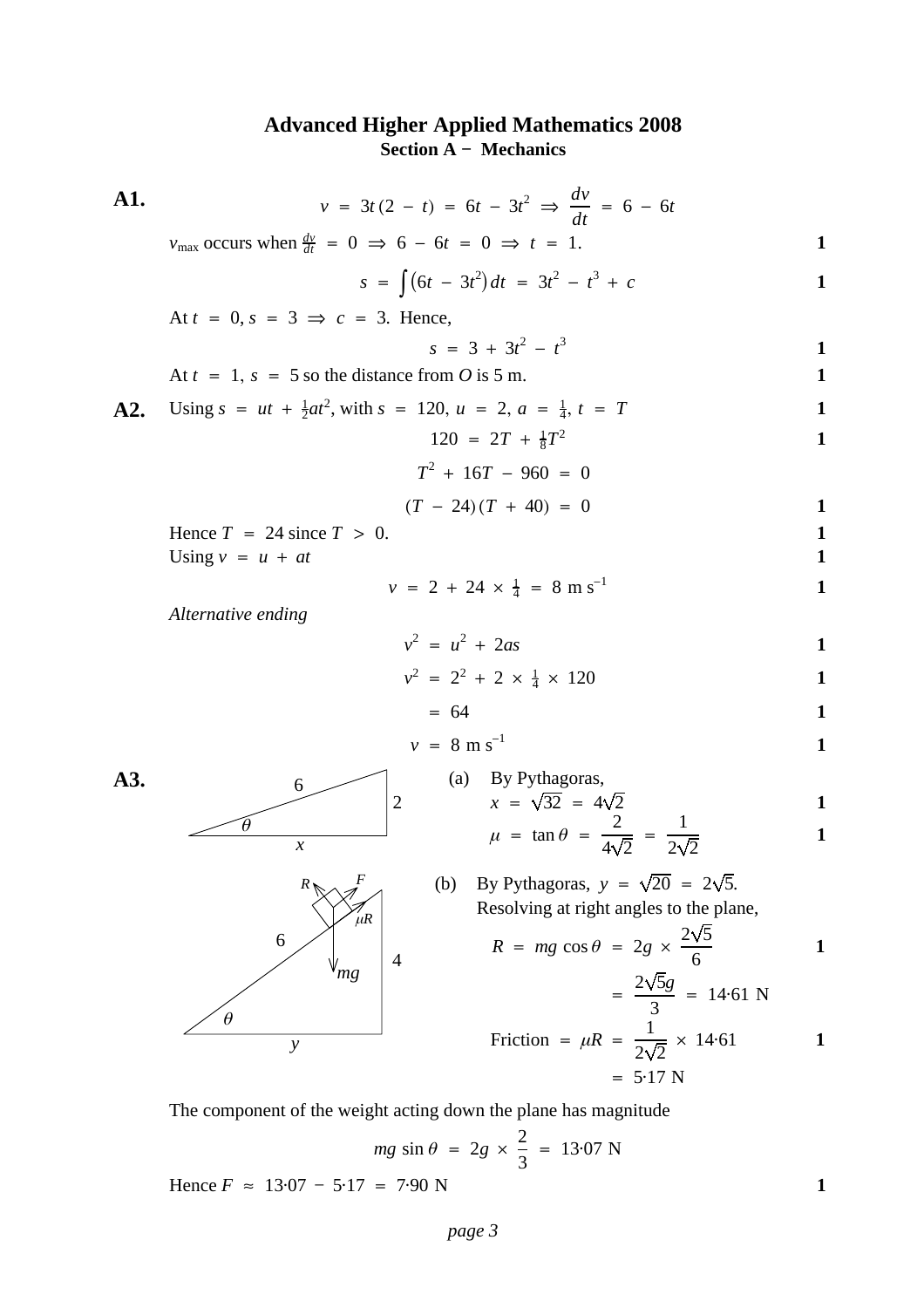$$
R \sin \alpha = \frac{mv^2}{r}
$$
 1

$$
R\cos\alpha = mg \qquad \qquad 1
$$

**1**

Hence

$$
\tan \alpha = \frac{v^2}{gr}
$$

$$
v^2 = gr \tan \alpha \qquad \qquad 1
$$
  
so that  $v = \sqrt{gr \tan \alpha}$ 

so that 
$$
v = \sqrt{gr} \tan \alpha
$$



*mg*

Resolving parallel to the plane, by Newton II,

**A4.** *R*

*α*

**A5.**

$$
ma = F - mg \sin \theta - kv^{2}
$$
  
100 × 0.05 = F - 100 × 9.8 ×  $\frac{1}{1}$  - 4k

$$
100 \times 0.05 = F - 100 \times 9.8 \times \frac{1}{20} - 4k
$$
  
Also,  $P = Fv$   
so that  $F = \frac{120}{2} = 60$  N  
Hence,  $4k = 60 - 5 - 5 \times 9.8 = 6$   
so that  $k = \frac{3}{2}$ .

**A6.** (a) Let the time to the expected collision be 
$$
t
$$
 hours.

(180t + 90)  
\nBy Pythagoras,  
\n
$$
(240t)^2 = (180t + 90)^2 + 60^2
$$
  
\n $\Rightarrow 57600t^2 = 32400t^2 + 32400t + 8100 + 3600$   
\n $252t^2 - 324t - 117 = 0$   
\n $t = \frac{324 \pm \sqrt{324^2 + 117936}}{504}$   
\n $t = 1.58$   
\n $\frac{324 \pm \sqrt{324^2 + 117936}}{504}$   
\n $\frac{1}{252t^2 - 1158}$   
\n $t = 1.58$   
\n $\frac{1}{252t^2 - 1158}$   
\n $\frac{1}{252t^2 - 1158}$   
\n $\frac{1}{252t^2 - 1158}$   
\n $\frac{1}{252t^2 - 1158}$   
\n $\frac{1}{252t^2 - 1158}$   
\n $\frac{1}{252t^2 - 1158}$   
\n $\frac{1}{252t^2 - 11758}$   
\n $\frac{1}{252t^2 - 11758}$   
\n $\frac{1}{252t^2 - 11758}$   
\n $\frac{1}{252t^2 - 11758}$   
\n $\frac{1}{252t^2 - 11758}$   
\n $\frac{1}{252t^2 - 11758}$   
\n $\frac{1}{252t^2 - 11758}$   
\n $\frac{1}{252t^2 - 11758}$   
\n $\frac{1}{252t^2 - 11758}$   
\n $\frac{1}{252t^2 - 11758}$   
\n $\frac{1}{252t^2 - 11758}$   
\n $\frac{1}{252t^2 - 11758}$   
\n $\frac{1}{252t^2 - 11758}$   
\n $\frac{1}{252t^2 -$ 

Collision if:  $(240 \cos \theta)t - 60 = 0 \Rightarrow \cos \theta = \frac{1}{4t} \Rightarrow \sin^2 \theta = 1 - \frac{1}{16t^2}$ ; and  $(240 \sin \theta)t = (90 + 180t)$ , etc  $\Rightarrow$  8 sin  $\theta$  *t* = 3 + 6*t*  $\Rightarrow$  sin<sup>2</sup> $\theta$  =  $\left(\frac{3+6t}{8t}\right)^2 \Rightarrow \left(\frac{3+6t}{8t}\right)^2 = \left(1 - \frac{1}{16t^2}\right) \Rightarrow$  $64t^2 - 4 = 9 + 36t + 36t^2$ 

(b) 
$$
\theta
$$
  $\theta$   $\cos \theta = \frac{60}{379} \Rightarrow \theta = 80.9^{\circ}$  1  
The bearing is 279.1°. 1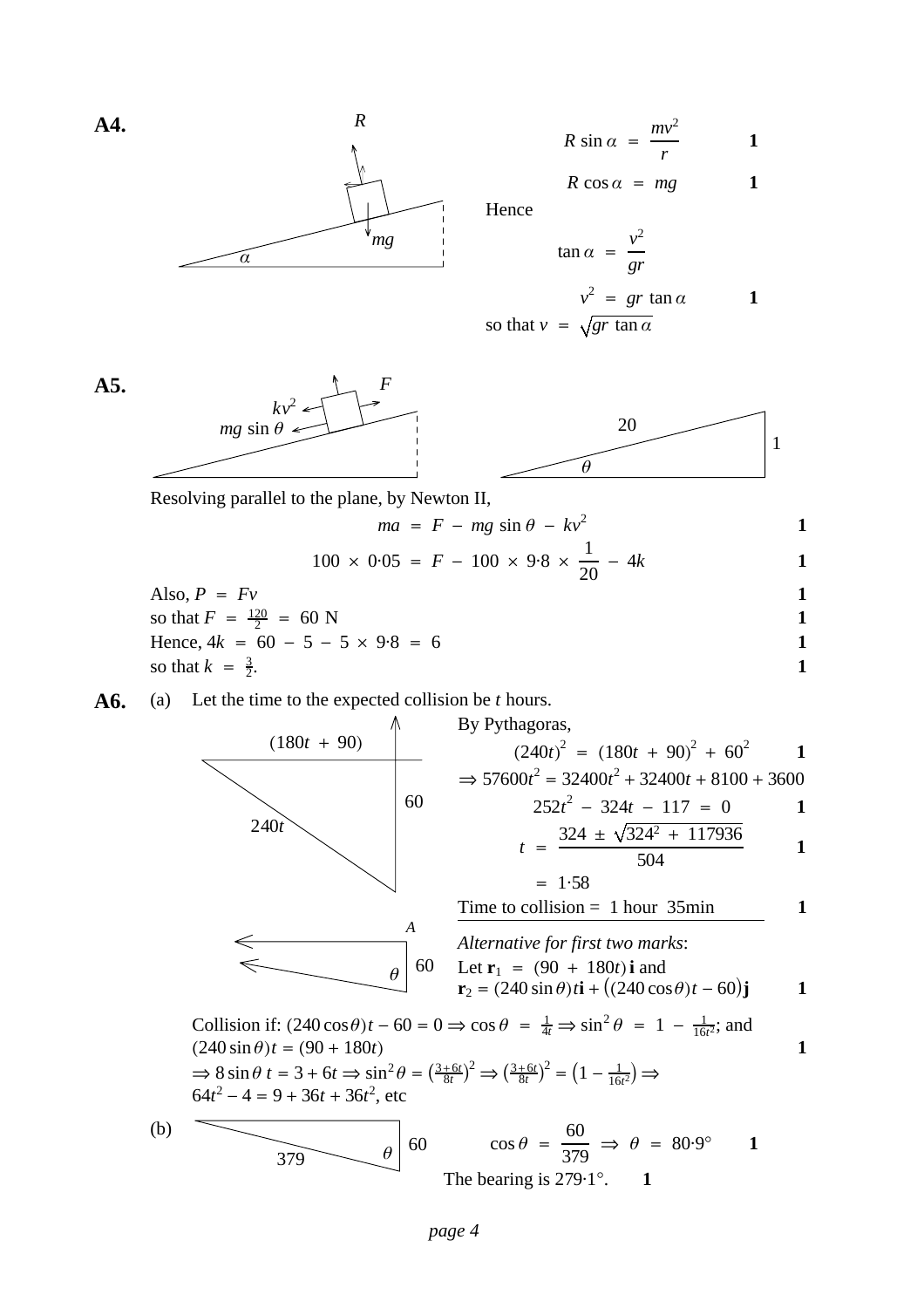**A7.** (a) At terminal velocity, 
$$
80 + \frac{1}{4}v^2 = 100 \times 9.8
$$
,  
\n $\Rightarrow \frac{1}{4}v^2 = 900 \Rightarrow v^2 = 3600 \Rightarrow v = 60 \text{ m s}^{-1}$ 

(b) 75% of terminal velocity = 
$$
45 \text{ m s}^{-1}
$$

$$
\Rightarrow ma = mg - (80 + \frac{1}{4}v^2)
$$

$$
\Rightarrow a = 9.8 - (0.8 + 0.0025v^{2})
$$
  

$$
\Rightarrow \frac{dv}{dt} = (9 - 0.0025v^{2})
$$

$$
\Rightarrow t = \int_{0}^{45} \frac{dv}{(9 - 0.0025v^2)}
$$
1 structures  
1 for limits

$$
= \left[\frac{1}{2 \times 3 \times 0.05} \ln \left(\frac{3 + 2.25}{3 - 2.25}\right)\right] - [0] = \left[\frac{10}{3} \ln 7\right] (\approx 6.49 \text{ s})
$$
 1

**A8.** (a) Using 
$$
v^2 = \omega^2 (a^2 - x^2)
$$
 we have  
\n
$$
\frac{\pi^2}{3} = \omega^2 (a^2 - 1) ... (1)
$$
\nand\n
$$
\frac{\pi^2}{9} = \omega^2 (a^2 - 3) ... (2)
$$

Dividing (1) by (2), 
$$
\frac{a^2 - 1}{a^2 - 3} = 3
$$
.

$$
\Rightarrow a^2 - 1 = 3a^2 - 9 \Rightarrow 2a^2 = 8 \Rightarrow a^2 = 4
$$
  

$$
\Rightarrow a = 2 \text{ since } a > 0
$$

With 
$$
a = 2
$$
, from (1),  $\omega^2 = \frac{\pi^2}{9} \implies \omega = \frac{\pi}{3}$  and period  $= \frac{2\pi}{\omega} = 6 \text{ s}$ 

(b) The distance of the target from *O* is 
$$
x = 2 \sin \frac{\pi}{3}t
$$
.  
\n1  
\n3  
\n1  
\n3

When T reaches B, 
$$
2 \sin \frac{\pi}{3} t = 2 \implies \frac{\pi}{3} t = \frac{\pi}{2} \implies t = \frac{3}{2}
$$
.

When T was at P, 
$$
t = \frac{3}{2} - \frac{3}{4} = \frac{3}{4}
$$
.  
So

$$
x = 2 \sin \left( \frac{\pi}{3} \times \frac{3}{4} \right) = 2 \sin \frac{\pi}{4} = 2 \times \frac{1}{\sqrt{2}}
$$

Hence 
$$
PB = 2 - \frac{2}{\sqrt{2}} = 2 - \sqrt{2} \text{ m.}
$$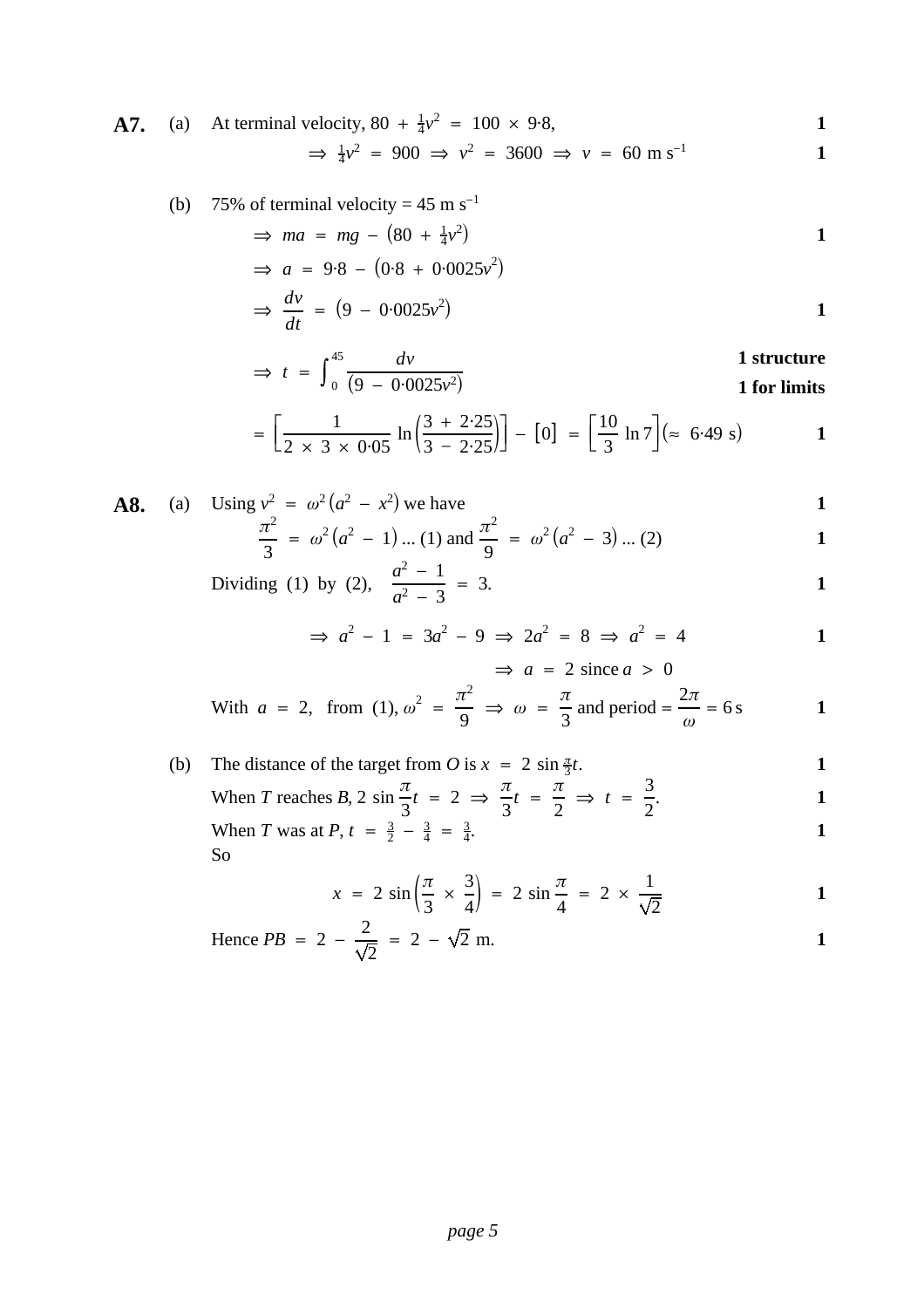**9.** (a) At  $A$ ,  $E_p$  = mgh, hence

$$
E_p = 0.1g \times 2 = 0.2g
$$

At  $O$ ,

$$
E_k = \frac{1}{2}mv^2 = \frac{1}{2} \times 0.1 \times v^2 = 0.2g
$$

$$
\Rightarrow v^2 = 4g \Rightarrow v = 2\sqrt{g}
$$

The time taken to fall a vertical distance of 1 m is given by

$$
s = \frac{1}{2}gt^2 \implies gt^2 = 2 \implies t^2 = \frac{2}{g} \implies t = \sqrt{\frac{2}{g}}
$$

Horizontal distance travelled: 
$$
a = 2\sqrt{g} \times \sqrt{\frac{2}{g}} = 2\sqrt{2}
$$
 m  
On the track.  $y = x(x + 1) \Rightarrow \frac{dy}{dx} = 2x + 1$ 

(b) On the track,  $y = x(x + 1) \implies$  $dx$ When  $x = 0$ , slope  $= 1 \Rightarrow \tan \theta = 1$  1 As in (a),  $E_p = mgh = 0.2g$  and  $E_k = \frac{1}{2}mv^2 = 0.2g \implies v^2 = 4g$ To determine maximum height: At *O*, the vertical component of the velocity is  $\sqrt{4g}$  cos 45° =  $\sqrt{2g}$ . Hence,  $v^2 = u^2 + 2as \implies 0 = 2g - 2gs \implies s = 1 \text{ m}$ Thus the height reached above ground level =  $1 \text{ m} + 1 \text{ m} = 2 \text{ m}$ .

### **A10.** (a) By the Conservation of Momentum,

$$
mU\mathbf{i} + MU\mathbf{j} = (m + M)(V\cos\theta\mathbf{i} + V\sin\theta\mathbf{j})
$$
 2E1

In component form,

$$
(m + M)V \cos \theta = mU \dots (1)
$$
  

$$
(m + M)V \sin \theta = MU \dots (2)
$$

Dividing (2) by (1) 
$$
\frac{\sin \theta}{\cos \theta} = \frac{M}{m}
$$

$$
\Rightarrow \tan \theta = \frac{M}{m}.
$$

Squaring (1) and (2) and adding,

$$
(m + M)^{2} V^{2} (\cos^{2} \theta + \sin^{2} \theta) = (m^{2} + M^{2}) U^{2}
$$
 **1.1**

$$
\Rightarrow V^2 = \frac{(m^2 + M^2) U^2}{(m + M)^2}
$$

(b) Since  $\tan \theta = 2, M = 2m$ 

$$
\Rightarrow V^2 = \frac{(m^2 + 4m^2)U^2}{(3m)^2} = \frac{5}{9}U^2
$$

Loss in K.E.

$$
= \frac{1}{2} M U^2 + \frac{1}{2} m U^2 - \frac{1}{2} (M + m) V^2
$$

$$
= \frac{3}{2}mU^2 - \frac{1}{2} \times 3m \times \frac{5}{9}U^2 = \frac{3}{2}mU^2(1 - \frac{5}{9})
$$
  
=  $\frac{2}{3}mU^2$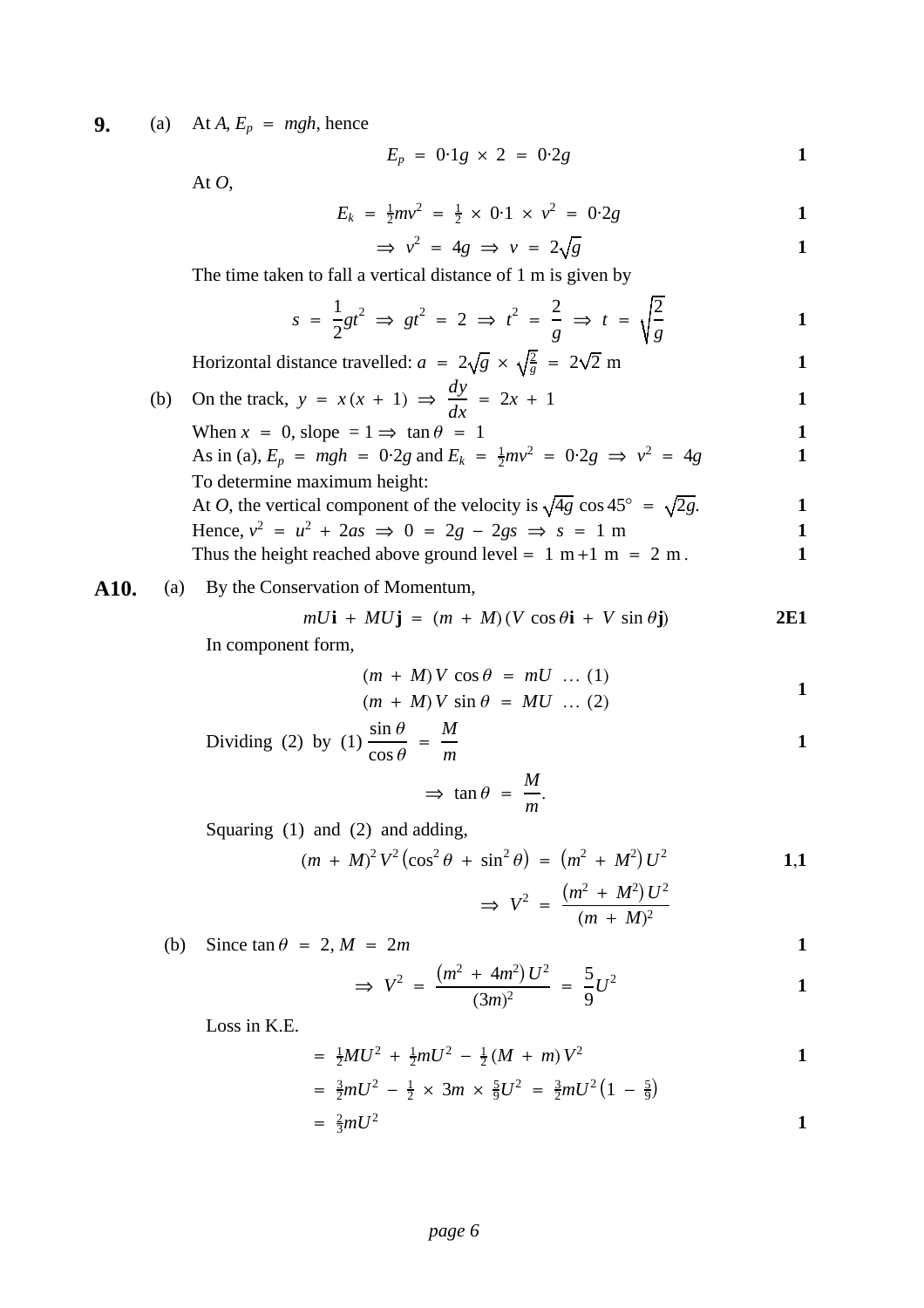### **Section B − Mathematics for Applied Mathematics**

**B1.** (a) 
$$
AB = \begin{pmatrix} 2 & -1 \\ 3 & 5 \end{pmatrix} \begin{pmatrix} 4 & 6 \\ 0 & -3 \end{pmatrix} = \begin{pmatrix} 8 & 15 \\ 12 & 3 \end{pmatrix}
$$
  
\n
$$
4C + D = 4 \begin{pmatrix} x & 2 \\ 0 & y \end{pmatrix} + \begin{pmatrix} 2 & 7 \\ 12 & -1 \end{pmatrix}
$$
\n
$$
= \begin{pmatrix} 4x + 8 \\ 0 & 4y \end{pmatrix} + \begin{pmatrix} 2 & 7 \\ 12 & -1 \end{pmatrix}
$$
\n
$$
= \begin{pmatrix} 4x + 2 & 15 \\ 0 & 4y - 1 \end{pmatrix}
$$
\n**2E1**  
\n(c)  $\begin{pmatrix} 8 & 15 \\ 12 & 3 \end{pmatrix} = \begin{pmatrix} 4x + 2 & 15 \\ 12 & 4y - 1 \end{pmatrix} \Rightarrow x = 1.5; y = 1$   
\n**3E2.**  $y = e^{2x} \cos x$   
\n
$$
\frac{dy}{dx} = 2e^{2x} \cos x + e^{2x}(-\sin x)
$$
\n**3E3.** 
$$
\frac{4x - 3}{x(x^2 + 3)} = \frac{A}{x} + \frac{Bx + C}{x^2 + 3}
$$
\n**3E4.** 
$$
A = -1, B = 1, C = 4
$$
\n
$$
\frac{4x - 3}{x(x^2 + 3)} = \frac{-1}{x} + \frac{x + 4}{x^2 + 3}
$$
\n**3E4.** (a) 
$$
\int \ln x \, dx = \int \ln x \cdot 1 \, dx
$$
\n
$$
= x \ln x - \int x \frac{1}{x} \, dx
$$
\n
$$
= x \ln x - x + c
$$
\n(b) Volume of a solid of revolution =  $\int \pi y^2 \, dx$   
\n
$$
= \frac{1}{\pi} \ln x \, dx
$$
\n
$$
= \frac{1}{\pi} \ln x \, dx
$$
\n
$$
= 4\pi \int_{1}^{10} (2\sqrt{\ln x})^2 \, dx
$$
\n
$$
= 4\pi \int_{
$$

$$
= 4\pi [x \ln x - x]_1^{10}
$$

$$
= 4\pi [(10 \ln 10 - 10) - (0 - 1)]
$$
  
=  $4\pi [10 \ln 10 - 9] (\approx 176.25 \text{ is acceptable})$  1